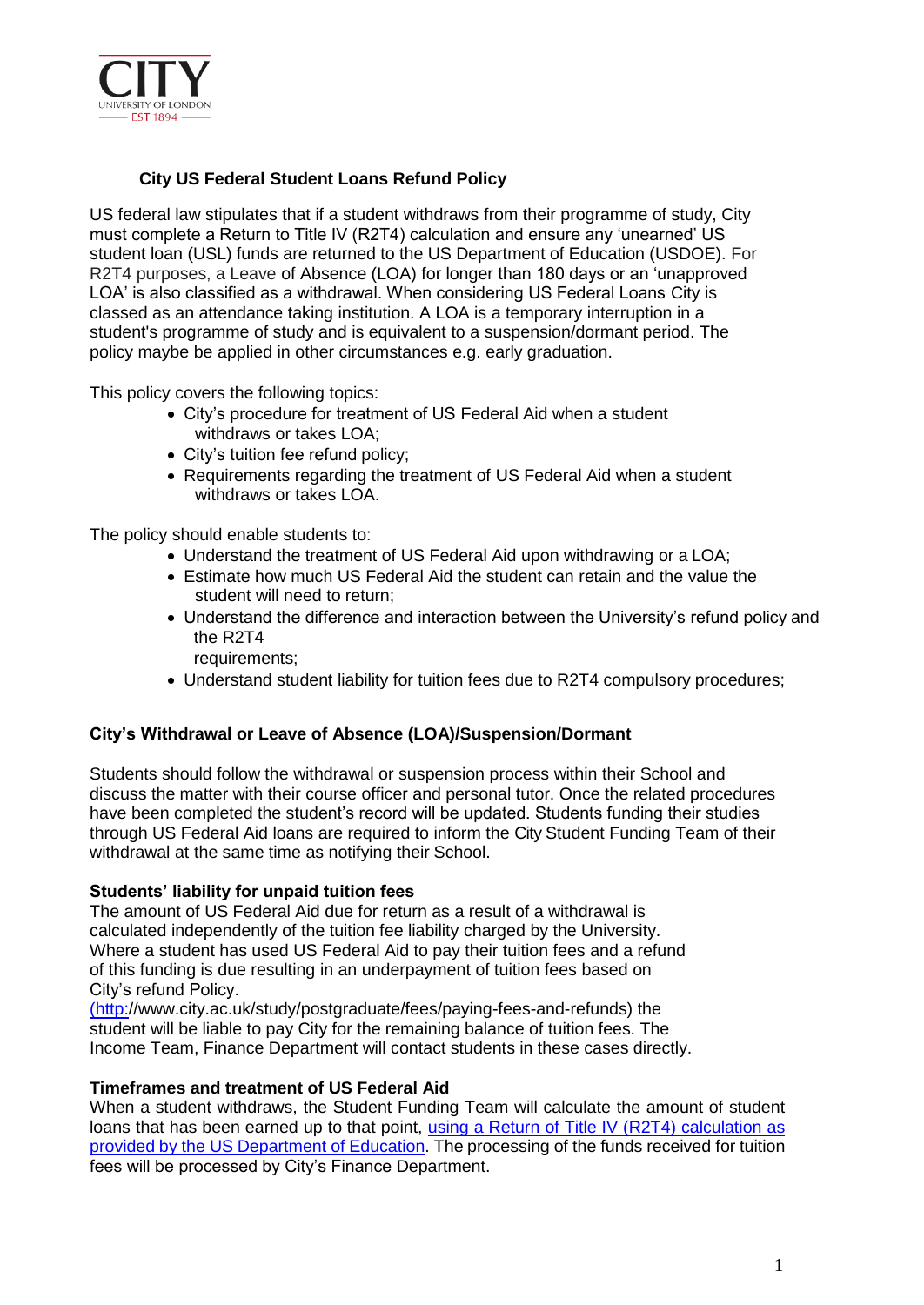

The amount of loan funds earned is calculated as follows:

| Number of study days completed by student    | percentage of USL earned |  |
|----------------------------------------------|--------------------------|--|
| Total number of study days in payment period |                          |  |

Payment periods 2021/22:

|                          | <b>Loan Period</b>                                      | <b>Total</b><br>number<br>of days | <b>University</b><br>scheduled<br><b>Holidays</b>  | Study days<br>(excluding<br>scheduled<br>holidays) | <b>Days</b><br>required to<br>retain<br>payment for<br>period | <b>Attendance</b><br>date required<br>to retain<br>payment for<br>payment<br>period |
|--------------------------|---------------------------------------------------------|-----------------------------------|----------------------------------------------------|----------------------------------------------------|---------------------------------------------------------------|-------------------------------------------------------------------------------------|
| <b>Loan Period</b><br>1: | 21 Sep 2021-<br>24 Jan 2022                             | 125                               | 7 Dec 2020 to<br>2 Jan 2021<br>$(26 \text{ days})$ | 99                                                 | 60 days                                                       | 18 Nov 2021                                                                         |
| Loan Period<br>2:        | 25 January<br>$2022 -$<br>09 May 2022                   | 104                               | 5 Apr 2021 to<br>1 May 2021<br>$(26 \text{ days})$ | 78                                                 | 46 days                                                       | 11 Mar 2022                                                                         |
| Loan Period<br>3:        | 10 May 2022 -<br>19 Sep 2022<br>(masters/resear)<br>ch) | 132                               | N/A                                                | 146                                                | 87 days                                                       | 4 Aug 2022                                                                          |
|                          | 10 May 2022 -<br>30 Jun 2022<br>(undergraduate<br>s)    | 51                                | N/A                                                | 60                                                 | 36 days                                                       | 14 Jun 2022                                                                         |

The University will return unearned US Federal Aid used by the student to pay City tuition fees as soon as possible but no later than 45 days from the determination of a student's withdrawal. The student will be notified by email. City is required by US Federal law to inform the National Student Loan Data System (NSLDS) of the student's withdrawal which will trigger all US Federal Aid going into repayment (accept for [Federal loans which have a grace period\)](https://studentaid.ed.gov/sa/repay-loans/understand), the US Loan Servicer will contact students directly.

US Federal Aid will be returned in the following order:

- 1. Federal Direct Unsubsidized loans (undergraduates only)
- 2. Federal Direct Subsidized loans
- 3. Federal PLUS loans

The date of withdrawal used for R2T4 will normally be the date that the City School has determined as the last date the student attended the course.

If the student has attended for more than 60% of the payment period no refund is due. In all cases the student will be notified by email.